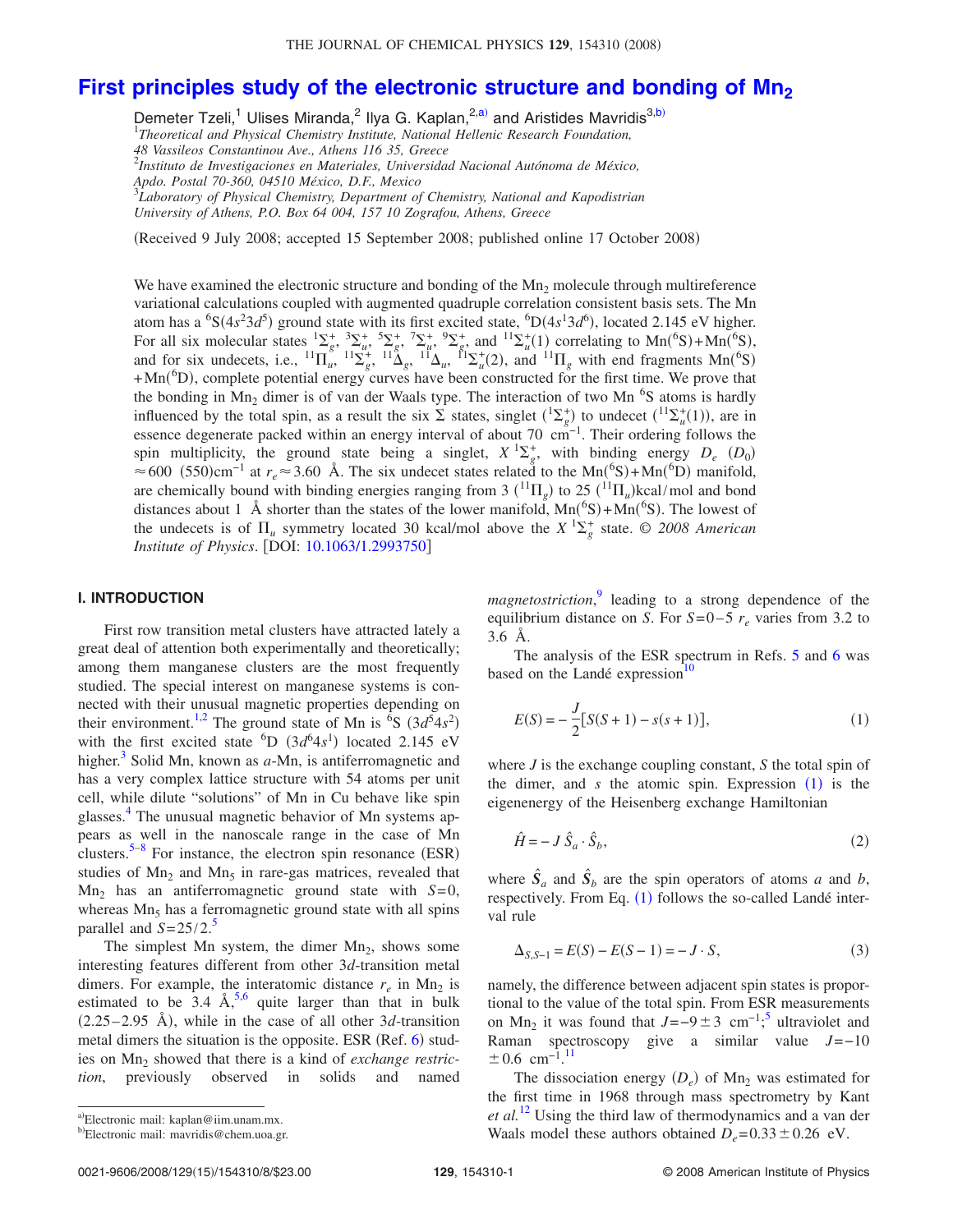Twenty years later Haslett *et al.*<sup>[13](#page-7-11)</sup> based on the same mass spectrometric data $12$  and the van der Waals model, but using more recent molecular parameters, obtained  $D_e = 0.02$  eV. On the other hand, by applying the LeRoy-Bernstein procedure<sup>14</sup> they extracted  $D_e = 0.15$  eV.<sup>13</sup> A value of  $D_e$ = 0.44  $\pm$  0.30 eV was reported by Gingerich<sup>15</sup> based on the third law of thermodynamics, while a  $D_0=0.6\pm0.1$  eV was indirectly determined from measurements on charged  $\text{Mn}_x^+$  (x=3, 4) clusters.<sup>16</sup> Thus, existing experimental results on the interaction energy are widely scattered from 0.02  $(=161 \text{ cm}^{-1})$  to 0.6 eV  $(=4839 \text{ cm}^{-1})$ , suggesting only that  $Mn<sub>2</sub>$  is a rather weakly bound molecule.

The *ab initio* calculations performed up-to-date<sup> $17-22$  $17-22$ </sup> have demonstrated that  $Mn<sub>2</sub>$  continues to be a challenge to theorists. The first calculation on  $Mn<sub>2</sub>$  was carried out by Nesbet $17$  at the Hartree–Fock (HF) level using the Heisenberg exchange Hamiltonian [Eq.  $(2)$  $(2)$  $(2)$ ]. Nesbet found that the ground state is antiferromagnetic with  $J=-4.1 \text{ cm}^{-1}$ ,  $r_e$  $= 2.88$  Å, and  $D_e = 0.79$  eV. The first real post HF calculation appeared 40 years later, $\frac{19}{2}$  indicative of methodological difficulties and lack of appropriate basis sets. Similarly to the case of the Cr<sub>2</sub> dimer<sup>23</sup> a reliable potential curve for Mn<sub>2</sub> cannot be obtained by single reference methods, be it configuration interaction (CI), coupled cluster, or Møller-Plesset perturbation theory, with the exception of the state with the maximum total spin *S*= 5. As was first shown by Bauschlicher<sup>18</sup> the complete active space self consistent field (CASSCF) wave function of the  ${}^{1}\Sigma_{g}^{+}$  state features a pronounced multiconfigurational character. Hence, in order for one to obtain sensible results on the  $Mn<sub>2</sub>$  molecule a high level multireference approach is, in general, mandatory.

Wang and Chen<sup>19</sup> calculated potential energy curves (PECs) for all states of  $Mn<sub>2</sub>$  dissociating to ground state atoms with total spin *S*=0–5, namely singlets to undecets, at the CASPT2 level employing effective core potentials. A singlet ground state was found with a binding energy *De*  $= 0.12$  eV (=968 cm<sup>-1</sup>) at  $r_e = 3.64$  Å. The minimum of the PECs is shifted to larger internuclear distances and slightly smaller  $D_e$  values as we move from singlets  $(S=0)$  to undecets  $(S=5)$ , with the exchange interaction energies  $E(S)$  deviating significantly from the Landé rule  $[Eq. (3)]$  $[Eq. (3)]$  $[Eq. (3)]$ . It should be noted, however, that the PECs calculated in Ref. [19](#page-7-17) are not complete and their spatial symmetries have not been assigned.

The next multireference calculation on  $Mn<sub>2</sub>$  was published by Yamamoto *et al.*[20](#page-7-20) These authors employed the second order multiconfiguration quasidegenerate perturbation theory developed by Nakano. $24$  They consider only states with minimum and maximum total spin, one singlet  ${}^{1}\Sigma_{g}^{+}$  (*S*=0) and two undecets  ${}^{11}\Sigma_{u}^{+}$  and  ${}^{11}\Pi_{u}$  (*S*=5). The ground state was found to be of  ${}^{1}\Sigma_{g}^{+}$  symmetry with  $r_e$  $= 3.29$  Å and  $D_e = 0.14$  eV  $(=1129 \text{ cm}^{-1})$ . Note the large  $\Delta r_e$ =0.35 Å difference in bond length for the  ${}^{1}\Sigma_g^+$  state in Refs. [19](#page-7-17) and [20.](#page-7-20)

Recently, Negodaev *et al.*[21](#page-7-22) performed CASPT2/  $[6s5p4d3f2g1h]$  calculations on the six  $\Sigma$  lowest states of  $Mn_2$  correlating to  $Mn({}^6S) + Mn({}^6S)$ , singlet to undecet. It was found that from  ${}^{1}\Sigma_{g}^{+}$  to  ${}^{11}\Sigma_{u}^{+}$  state  $D_{e}$  values decrease monotonically from 0.28 to 0.24 eV, respectively. By apply-

ing the basis set superposition error (BSSE) correction these values reduce to 0.14 and 0.12 eV at  $r_e(BSSE) = 3.40$  and 3.55 Å, respectively. It is clear that the results of Ref. [21](#page-7-22) cannot be considered as reliable; for one thing the BSSE corrections reduce by half the BSSE free  $D_e$  values, which could not be in the case of a relatively large basis set; hence, the results of Ref. [21](#page-7-22) are not to be trusted.

Finally, Buchachenko<sup>22</sup> performed restricted coupledcluster (RCCSD(T)) calculations on the undecet  ${}^{11}\Sigma^+_u$  state in the basis set saturation limit. For the  ${}^{11}\Sigma_u^+$  state he obtained  $r_e \approx 3.69$  Å and  $D_e \approx 540$  cm<sup>-1</sup> (=0.0667 eV). These results are the best so far in the literature (vide infra).

A large number of calculations on  $Mn<sub>2</sub>$  have been per-formed by the density functional theory (DFT) method.<sup>25[–38](#page-7-24)</sup> The results obtained by different groups differ significantly among each other depending on the functional used. To give just an example, the three functionals LSDA, BPW91, and B3LYP used in Ref. [28](#page-7-25) give *re*= 1.62, 2.50, and 3.55 Å and  $D_e$ = 1.54, 0.91, and 0.06 eV, respectively. Most of DFT calculations predict wrongly a ferromagnetic ground state with *S*= 5, although in several DFT studies an antiferromagnetic singlet ground state is also predicted, whereas a triplet ground state is obtained in Ref. [35.](#page-7-26) In a recent publication by Jellinek *et al.*<sup>[38](#page-7-24)</sup> employing a special DFT procedure,<sup>39</sup> the antiferromagnetic and ferromagnetic states were found competitive with the former winning by 0.002 eV/atom.

The discussion above shows clearly that DFT results on  $Mn<sub>2</sub>$  are quite conflicting. One of the reasons of the DFT failure is that all methods used in Refs. [25](#page-7-23)[–38](#page-7-24) are of single reference type. Our preliminary calculations showed that in single-reference approaches, even at the RCCSD(T) level, convergence at all internuclear distances and a smooth potential energy curve can be achieved, as expected, only for the  ${}^{11}\Sigma_u^+$  state. On the other hand, unrestricted UCCSD(T) and UMP4(SDTQ) calculations for the same state produce PECs with two minima at  $r_e = 2.58$  and 3.40 Å and very unphysical interaction energies at large distances. $40$  For the singlet  ${}^{1}\Sigma_{g}^{+}$  state the potential curve obtained at the ROMP2 level has two minima at  $r_e = 1.70$  and 2.25 Å and does not converge at small and large distances.<sup>40</sup>

Another reason of the inapplicability of DFT methods to study states with a definite total spin *S*, stems from the invariance of the Kohn–Sham equations with respect to the total spin *S*. As was proved in Refs. [41](#page-7-29) and [42,](#page-7-30) the electron density of a *N*-electron system is invariant with respect to the total spin, therefore the conventional Kohn–Sham equations cannot distinguish states of different spin. The analysis of the existing DFT procedures developed so far for the study of spin-multiplet structures is given in Ref [42.](#page-7-30) It is shown that all these procedures modify only the expression for the exchange energy and use correlation functionals not corresponding to the total spin of the state. The  $Mn_2$  DFT data<sup>25[–38](#page-7-24)</sup> confirm these theoretical conclusions.<sup>41[,42](#page-7-30)</sup>

In the present work, using multireference variational methods we have constructed two manifolds of PECs, the "ground state" manifold correlating to ground state Mn atoms,  ${}^{6}S$   $(4s^{2}3d^{5})$  and an "excited" one correlating to  $Mn({}^{6}S) + Mn({}^{6}D; 4s^{1}3d^{6}),$  with <sup>6</sup>D being the first excited state of Mn. Specifically, we have calculated all PECs corre-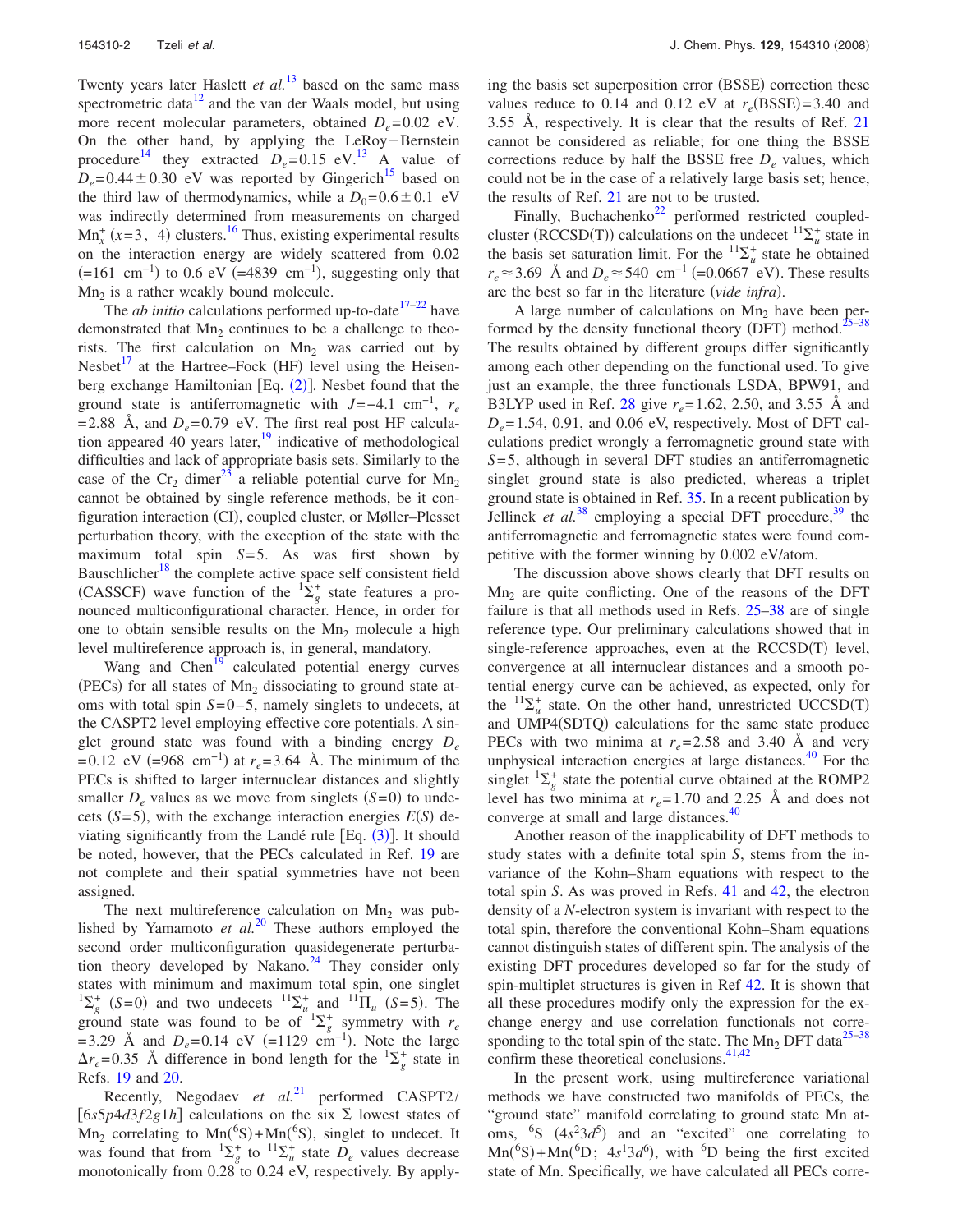lating to ground state Mn atoms, singlets  $(S=0)$  to undecets  $(S=5)$ , and six undecets with end products  $Mn(^{6}S)$  $+{\rm Mn}({}^{6}D)$ . We hereafter report bond lengths  $(r_e)$ , interaction energies  $(D_e)$ , harmonic frequencies  $(\omega_e)$ , and energy separations  $(T_e)$ . In addition, an effort has been made to analyze the nature of interaction between the two Mn atoms.

#### **II. METHODOLOGY**

For all  $\text{Mn}_2$   $^{2S+1}$  \A states presently considered the  $B$ alabanov–Peterson<sup>43</sup> augmented correlation consistent basis set of quadruple quality, aug-cc-*p*VQZ =23*s*19*p*12*d*4*f*3*g*2*h*- was employed, generally contracted to  $[9s8p6d4f3g2h] \equiv A4Z$ . When correlating the semicore  $3s<sup>2</sup>3p<sup>6</sup>$  electrons the A4Z basis was augmented by a series of weighted core functions, resulting to the aug-cc-*pw*CVQZ 25*s*21*p*14*d*5*f*4*g*3*h*- basis set similarly contracted to  $[11s10p8d5f4g3h] \equiv$ CA4Z.<sup>43</sup> For two Mn atoms the CA4Z basis comprises 370 spherical Gaussians. This extended basis was employed exclusively for the  ${}^{11}\Sigma_u^+(1)$  state belonging to the  $Mn({}^{6}S) + Mn({}^{6}S)$  manifold.

To study all possible spin states,  $S=0$  to  $S=5$  and to calculate full PECs, a multireference approach is in general mandatory; currently, we have selected the CASSCF + single+ double replacements method, CASSCF+1+2  $=$ MRCI.

Our CASSCF reference wave functions for the bundle of the first six, in essence degenerate states (vide infra) correlating to two Mn<sup>6</sup>S atoms, were built by allotting the 10 3*d* electrons to 10 orbitals under  $C_{2v}$  constraints. Dynamical correlation was extracted through the CI (valence) MRCI procedure, but from an enlarged reference space including the 4*s* unoptimized orbitals. This approach was followed because by including the two 4*s* orbitals in the construction of the CASSCF wave functions, we were faced with severe technical problems in the subsequent MRCI calculations. The approximation of the internal contraction (ic) (Ref. [44](#page-7-32)) was applied to make the MRCI valence calculations feasible; for instance, the  ${}^{3}\Sigma_{g}^{+}$  icMRCI expansion, one of the largest, numbers  $40 \times 10^6$  configuration functions (CF), as compared to  $\sim$ 9.3 $\times$ 10<sup>9</sup> CFs of the uncontracted space.

Now, the reference wave functions of the six undecet  $(S=5)$  states correlating to  $Mn({}^{6}S) + Mn({}^{6}D)$  (excited manifold) have been constructed by distributing the 14 valence (active) electrons  $(4s^2 3d^5 + 4s^1 3d^6)$  to 12 orbital functions, along with the state averaged (SA) technique.<sup>45</sup> Subsequent icMRCI calculations were performed as previously described.

Restricted coupled-cluster calculations RCCSD(T) (Ref. [46](#page-7-34)) were also performed, but only for the single reference  ${}^{11}\Sigma_{u}^{+}(1)$  state.

Scalar relativistic effects were taken into account by the second order Douglas-Kroll-Hess (DKH2) approximation,<sup>47</sup> employing a modified basis set contraction as suggested by Balabanov and Peterson.<sup>43</sup> DKH2 corrections were taken into account only for the lower manifold  ${}^{11}\Sigma_u^+(1)$  state for reasons that will be clear later.

BSSE effects, which have been estimated as usual by the counterpoise method, $48$  are less than 0.03 kcal/mol

 $(=10.5 \text{ cm}^{-1})$  for the lowest manifold of states and ranging from 0.07 (=24.5 cm<sup>-1</sup>) to 0.14 kcal/mol (=49 cm<sup>-1</sup>) for the higher one.

Finally, size nonextensivity effects were ameliorated by applying the supermolecule approach in the calculation of the interaction energies, in conjunction with the Davidson correction  $(+Q)$  (Ref. [49](#page-7-37)) and the multireference averaged coupled pair functional (ACPF) (Ref. [50](#page-7-38)) approach. It should be stressed at this point that size nonextensivity is a serious drawback, and this is the case for the  $CASSCF+1+2$  method notwithstanding its advantages over other techniques. For instance, the calculation of the MRCI interaction energy of  $\text{Mn}_2$  ( $\frac{11}{2}$ <sup>+</sup> $\mu$ </sup>(1)) including the 16 semicore 3*s*<sup>2</sup>3*p*<sup>6</sup> *e*− of Mn atoms fails dismally because it cannot cope with  $7\times2+8$  $\times$  2=30 electrons (vide infra).

All calculations were performed with the MOLPRO package.<sup>51</sup>

#### **III. RESULTS AND DISCUSSION**

Two  ${}^{6}S(3d^{5}4s^{2})$  ground state Mn atoms give rise to six molecular states of  $\Lambda = 0$  spatial angular momentum along the intermolecular axis, with spin multiplicities ranging from 1 to 11, namely,  ${}^{1}\Sigma_{g}^{+}$ ,  ${}^{3}\Sigma_{u}^{+}$ ,  ${}^{5}\Sigma_{g}^{+}$ ,  ${}^{7}\Sigma_{u}^{+}$ ,  ${}^{9}\Sigma_{g}^{+}$ , and  ${}^{11}\Sigma_{u}^{+}(1)$ . With the exception of the  $12\tilde{t}_u(1)$ , all lower multiplicity states are of extreme multireference character. For instance, for the  ${}^{3}\Sigma_{u}^{+}$ state  $\sum_{i=1}^{165} |C_i|^2 \approx 0.9$ , where  $\{C_i\}$  are the variational coefficients of the MRCI expansion, with the first  $165 C<sub>i</sub>$ 's ranging from about 0.084 to 0.070. From the same multireference character also suffer the rest of the states but the  ${}^{11}\Sigma_u^+(1)$ . Our findings on the lower manifold are discussed in Sec. III A.

As was already mentioned the first excited state of  $Mn<sup>6</sup>D$ ) is located 2.145 eV above the ground state;<sup>3</sup> at the  $MRCI(+Q)/A4Z$  level the <sup>6</sup>D-<sup>6</sup>S energy difference is calculated to be 1.99 (2.23) eV in relatively good agreement with experiment. The  $Mn({}^{6}S) + Mn({}^{6}D)$  interaction gives rise to states of  $\Sigma$ ,  $\Pi$ , and  $\Delta$  symmetries, with spin multiplicities ranging as before from singlets to undecets  $(S=5)$ . Specifically, we have examined all undecet states of symmetries  ${}^{11}\Sigma_g^+$ ,  ${}^{11}\Sigma_u^+(2)$ ,  ${}^{11}\Pi_g$ ,  ${}^{11}\Pi_u$ ,  ${}^{11}\Delta_g$ , and  ${}^{11}\Delta_u$ ; these are discussed in Sec. III B.

## **A.**  ${}^{1}\Sigma_{g}^{+}$ ,  ${}^{3}\Sigma_{u}$ ,  ${}^{5}\Sigma_{g}^{+}$ ,  ${}^{7}\Sigma_{u}^{+}$ ,  ${}^{9}\Sigma_{g}^{+}$ , and  ${}^{11}\Sigma_{u}^{+}(1)$

All states above correlate to two ground state Mn atoms <sup>6</sup>S ( $4s<sup>2</sup>3d<sup>5</sup>$ ). The mean radii of 3*d* and 4*s* shells are 1.13 and 3.38 bohr, respectively,<sup>52</sup> or  $\langle r_{4s} \rangle / \langle r_{3d} \rangle \approx 3$ , meaning that the  $3d^5$  electrons are shielded by the  $4s^2$  electron distribution and their overlap in  $Mn<sub>2</sub>$  is very small. Therefore, as two <sup>6</sup>S Mn atoms approach each other from infinity one expects a weak, practically spin independent interaction, be it *S*=0, 1, 2, 3, 4, or 5 and this is exactly what we find. Figure [1](#page-3-0) displays MRCI PECs of all six states at the MRCI+*Q* level, whereas Table [I](#page-4-0) collects all our numerical results.

In what follows we discuss our findings starting from the  $11\Sigma_u^+(1)$  state, because its single reference character (see below) allowed us to study it more thoroughly, so it can be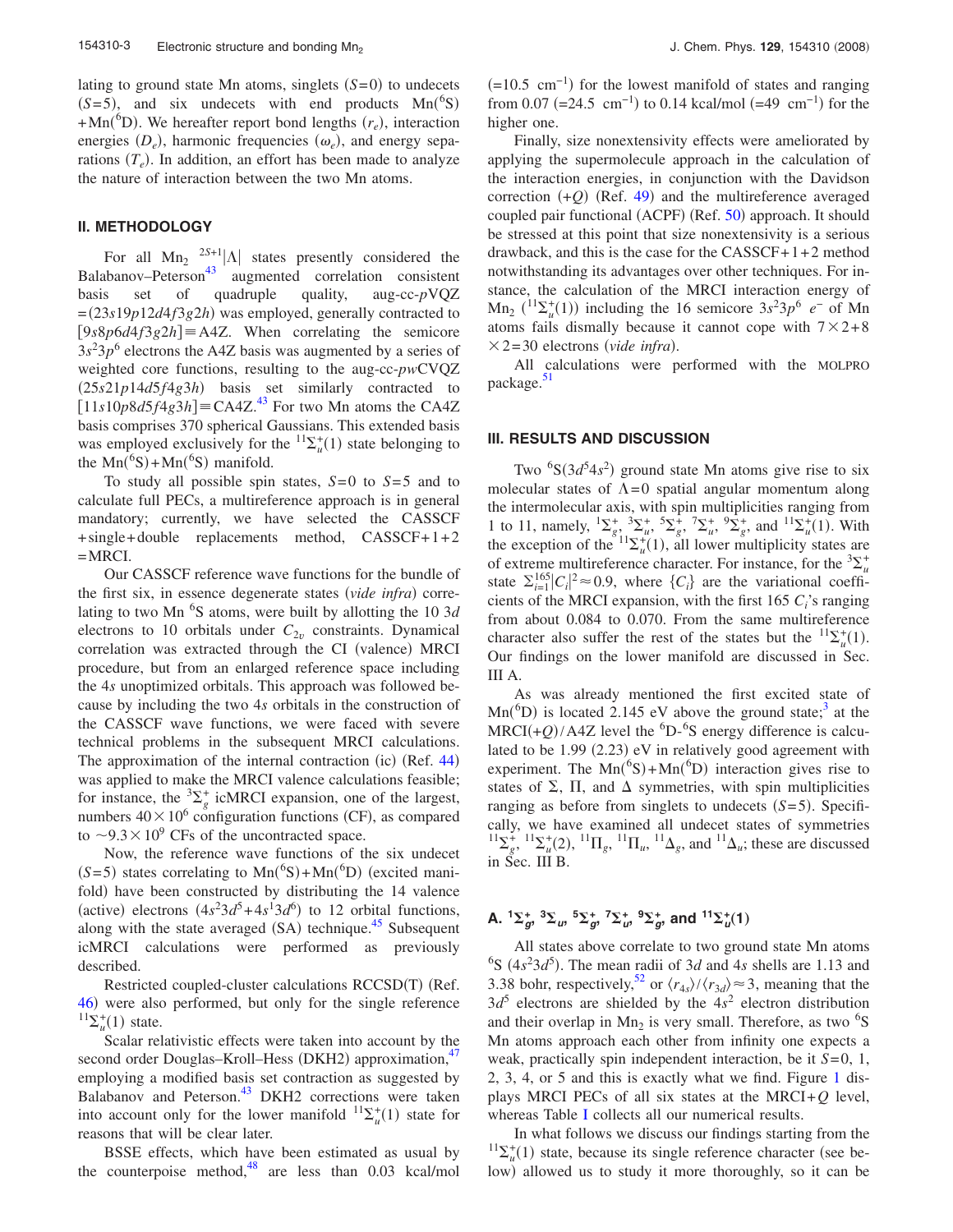<span id="page-3-0"></span>

FIG. 1. MRCI+*Q*/A4Z potential energy curves of the six lowest states of the  $Mn_2$  molecule. Inset 1: MRCI+ $Q/A4Z$  potential energy curves around the equilibrium. All energies shifted by +2300.0*Eh*. Inset 2: Corresponding ACPF/A4Z relative energy levels.

used as reference for the lower five states. In addition, we can compare our results with that of Buchachenko<sup>22</sup> who reported high level RCCSD(T) calculations on the  ${}^{11}\Sigma_u^+(1)$ state of Mn<sub>2</sub> using the aug-cc-pVnZ sequence of Balabanov– Peterrson basis sets with  $n=3$ , 4, and 5, determining  $D_e$  at the complete basis set limit, including core correlation and scalar relativistic effects, as well as BSSE corrections.

The leading equilibrium MRCI configuration of the <sup>11</sup> $\sum_{u}^{1}$ (1) state is  $|^{11}\sum_{u}^{1}$ (1)  $\approx 0.95|1\sigma_g^2 1\sigma_u^2 2\sigma_g^1 2\sigma_u^1 1\pi_u^2 1\pi_g^2 1\delta_g^2$  $1\delta_u^2$  counting only the 14 "valence" electrons of Mn<sub>2</sub>.

The best Buchachenko numbers, $^{22}$  i.e., RCCSD(T) +core $(3s^23p^6)$  effects+DKH2+CBS, which can be considered as definitive for the <sup>11</sup> $\Sigma_u^+(1)$  state, are  $r_e \approx 3.69$  Å,  $D_e(D_0) \approx 540(520)$  cm<sup>-1</sup>, and  $\omega_e \approx 40$  cm<sup>-1</sup>. These are compared very favorably with our RCCSD(T)/A4Z numbers, i.e.,  $r_e = 3.700 \text{ Å}, D_e(D_0) = 529.2(508.3) \text{ cm}^{-1}, \text{ and } \omega_e$  $= 41.8$  cm<sup>-1</sup> (see Table [I](#page-4-0)). Also, according to Ref. [22,](#page-7-16) core and relativistic effects combined, reduce the interaction energy by 46.5 (A4Z) or  $68.5(A5Z)$ cm<sup>-1</sup>, while leaving practically unaltered the bond distance. Therefore, it is clear, that the excellent agreement between our plain RCCSD(T)/A4Z results and that of Ref. [22,](#page-7-16) is caused by a happy cancellation of correlation and relativistic+core effects.

Continuing our discussion on the  ${}^{11}\Sigma_u^+(1)$  state, Table [I](#page-4-0) shows that the MRCI approach predicts less than half of the *De* and an *re* larger by 0.44 Å, as compared to the RCCSD(T)/A4Z results. The Davidson correction improves the situation, while the multireference ACPF brings the  $r_e$ ,

 $D_e(D_0)$ , and  $\omega_e$  in a better agreement with the RCCSD(T) values, i.e., 3.737 Å, 420.4(408.5)cm<sup>-1</sup>, and 38 cm<sup>-1</sup>, respectively.

By including the core  $(3s^23p^6)$  electrons *(C-MRCI/* CA4Z), our results diverge further from the RCCSD(T) values, the MRCI method being unable to cope with  $(7+8)$  $\times$  2=30 active electrons. Including scalar relativistic effects, *De* diminishes by 3, 12, and 22 cm−1 at the *C*-MRCI +DKH2, *C*-MRCI+DHK2+*Q*, and *C*-ACPF+DKH2 levels, respectively, in analogy with the results of Ref. [22.](#page-7-16)

The discussion above rationalizes our approach to study all six  $Mn({}^{6}S) + Mn({}^{6}S)$  states at the plain MRCI+*Q* and ACPF levels, with the latter approach providing semiquantitative results for the  ${}^{11}\Sigma_u^+(1)$  state as compared to RCCSD(T). Hence, scaling uniformly the ACPF interaction energies of the five lower multiplicity states  $(2S+1=3-9)$  by a factor  $s = D_e[RCCSD(T); {}^{11}\Sigma_u^+(1)] / D_e[ACPF; {}^{11}\Sigma_u^+(1)]$  $= 1.26$ , and subtracting about 0.04 Å from the bond distances of these states, we strongly believe that our numbers should be close to reality. The scaled results are referred to as *s*-ACPF in Table [I.](#page-4-0)

The following general conclusions can be drawn from the results presented in Table [I.](#page-4-0) The six  $Mn(^{6}S) + Mn(^{6}S)$ states are practically degenerate, densely packed in an energy interval of 0.2 kcal/mol  $(=70 \text{ cm}^{-1})$ . The ground and higher state are of  ${}^{1}\Sigma_{g}^{+}$  and  ${}^{11}\Sigma_{u}^{+}$  symmetries with  $r_{e}(\hat{A})$  and  $D_0(BSSE)(cm^{-1})$  values of 3.60 and 554 *(s*-ACPF) and 3.70 and 494 (RCCSD(T)), respectively. The ordering of states in ascending energy order follows strictly the multiplicity, singlet to undecet, at MRCI+ $Q$ , ACPF, and, of course,  $s$  – ACPF level; even at the plain MRCI level this ordering is discernible.

Another general conclusion is that as we move from the singlet to the undecet state, the Mn–Mn bond length increases monotonically with a total difference range  $r_e({}^{11}\Sigma_u^+(1)) - r_e(X \ {}^{1}\Sigma_g^+) = 0.1$  Å at both MRCI+*Q* and ACPF levels.

In the light of the above, it is rather certain that previous *ab initio* predictions of  $D_e$  of the  $X \binom{1}{2}$  state, namely 968,<sup>19</sup> 1129,<sup>20</sup> and 1129<sup>21</sup> cm<sup>-1</sup> are about twice as large from the present value, whereas  $r_e$  values are underestimated by 0.3 (Ref. [20](#page-7-20)) and 0.2  $\AA$ .<sup>21</sup>

We turn our attention now to the origin of the weak attractive interaction(s) and the role of spin in the  $Mn(^{6}S)$ +Mn(<sup>6</sup>S) manifold of states. The Mn atom having a relatively small nuclear charge  $(Z=25)$  can be treated nonrelativistically; recall that only in a nonrelativistic approach the total spin *S* is a good quantum number. In this approximation the total wave function can be written as a linear combination of many-electron spin functions and many-electron coordinate wave functions with permutation symmetry corresponding to the dual Young diagrams.<sup>53</sup> The energy depends on *S* due to the dependence on *S* of the coordinate wave function symmetry.<sup>53</sup> As was shown in Ref. [54,](#page-7-42) it is only the exchange terms that depend on the symmetry of the state, and consequently on the spin, and this dependence is proportional to the orbital overlap integrals. Thus, the smaller the overlap is, the dependence on spin becomes smaller.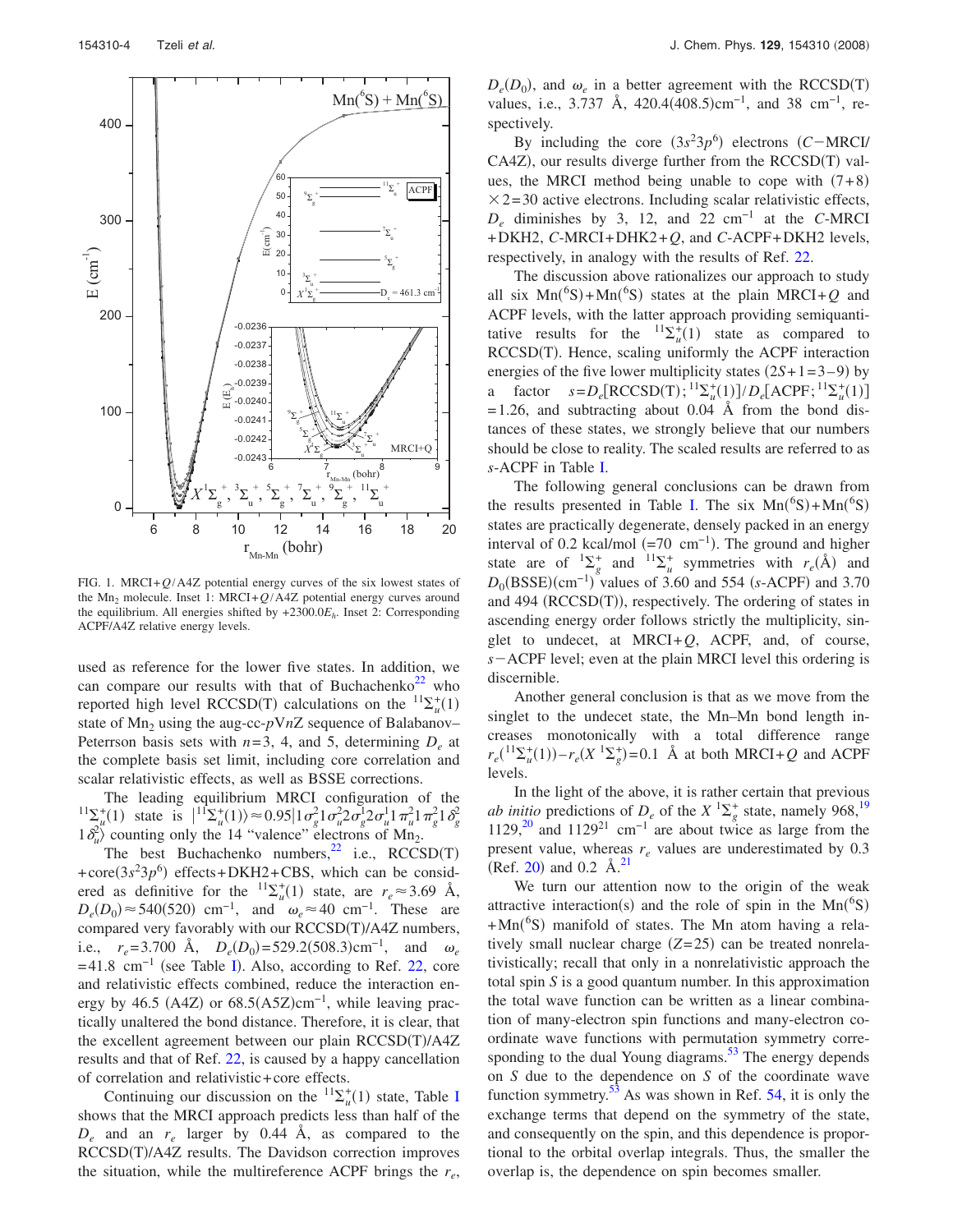<span id="page-4-0"></span>TABLE I. Absolute energies  $E(E_h)$ , bond lengths  $r_e$  ( $\AA$ ), binding energies  $D_e$  and  $D_0(BSSE)(cm^{-1})$ , harmonic frequencies  $\omega_e$  (cm<sup>-1</sup>), and energy separations  $T_e$  (cm<sup>-1</sup>) of the low-manifold  $Mn(^6S) + Mn(^6S)$  states, singlet  $(S=0)$  to undecet  $(S=5)$ , at the MRCI, MRCI+*Q*, and ACPF/AQZ level of theory of the Mn<sub>2</sub> molecule.

| <b>State</b>           | Method <sup>a</sup> | $-E$         | $r_e$            | $D_e$          | $D_0(BSSE)$ <sup>b</sup> | $\omega_e$     | $T_e$           |
|------------------------|---------------------|--------------|------------------|----------------|--------------------------|----------------|-----------------|
|                        | <b>MRCI</b>         | 2299.995 299 | 4.128            | 238.2          | 218                      | 24.3           | 0.0             |
|                        | $MRCI + Q$          | 2300.024 239 | 3.795            | 426.4          | 397                      | 36             | 0.0             |
|                        | <b>ACPF</b>         | 2300.028 386 | 3.644            | 474.3          | 440                      | 42             | 0.0             |
|                        | $s$ -ACP $Fc$       |              | 3.60             | 598            | 554                      |                | 0.0             |
|                        | Expt                |              | 3.4 <sup>d</sup> | $161 - 4800^e$ |                          | $68.1, f 59^g$ |                 |
| $\sum_{u}^{3}$         | <b>MRCI</b>         | 2299.995 297 | 4.130            | 238.2          | 218                      | 24.4           | 0.5             |
|                        | $MRCI + Q$          | 2300.024 228 | 3.800            | 424.5          | 395                      | 36             | 2.5             |
|                        | <b>ACPF</b>         | 2300.028 359 | 3.652            | 469.0          | 436                      | 40             | 6.0             |
|                        | $s$ -ACP $F^c$      |              | 3.61             | 591            | 549                      |                | 7 <sup>h</sup>  |
| ${}^{5}\Sigma_{g}^{+}$ | <b>MRCI</b>         | 2299.995 294 | 4.132            | 237.5          | 217                      | 24.6           | 1.0             |
|                        | $MRCI + Q$          | 2300.024 207 | 3.809            | 419.4          | 392                      | 34             | 7.0             |
|                        | <b>ACPF</b>         | 2300.028 308 | 3.669            | 458.5          | 425                      | 41             | 17              |
|                        | $s$ -ACP $Fc$       |              | 3.63             | 578            | 535                      |                | 20 <sup>h</sup> |
| $\sum_{u}^{+}$         | <b>MRCI</b>         | 2299.995 290 | 4.135            | 236.8          | 217                      | 24.4           | 2.6             |
|                        | $MRCI + Q$          | 2300.024 179 | 3.822            | 413.4          | 385                      | 35             | 13              |
|                        | <b>ACPF</b>         | 2300.028 239 | 3.693            | 441.2          | 412                      | 39             | 32              |
|                        | $s$ -ACP $Fc$       |              | 3.65             | 556            | 519                      |                | $42^h$          |
| ${}^{9}\Sigma_{g}^{+}$ | <b>MRCI</b>         | 2299.995 287 | 4.138            | 236.1          | 216                      | 24.5           | 2.6             |
|                        | $MRCI + Q$          | 2300.024 147 | 3.838            | 406.1          | 378                      | 35             | 20              |
|                        | <b>ACPF</b>         | 2300.028 158 | 3.723            | 426.4          | 395                      | 38             | 50              |
|                        | $s$ -ACP $Fc$       |              | 3.68             | 537            | 498                      |                | 61 <sup>h</sup> |
| ${}^{11}\Sigma_u^+(1)$ | <b>MRCI</b>         | 2299.995 291 | 4.137            | 237.1          | 216                      | 24.8           | 1.8             |
|                        | $MRCI + Q$          | 2300.024 138 | 3.836            | 403.6          | 375                      | 37             | 22              |
|                        | <b>ACPF</b>         | 2300.028 136 | 3.737            | 420.4          | 390                      | 38             | 55              |
|                        | $s$ -ACP $Fc$       |              | 3.70             | 529            | 491                      |                | 69 <sup>h</sup> |
|                        | RCCSD(T)            | 2300.034 432 | 3.700            | 529.2          | 494                      | 41.8           |                 |
|                        | $C$ -MRCI           | 2300.736 175 | 4.692            | 86.7           | 73                       | 14             |                 |
|                        | $C-MRCI+Q$          | 2300.848 915 | 4.056            | 274            | 247                      | 27             |                 |
|                        | $C$ -ACPF           | 2300.876 850 | 3.809            | 368            | 335                      | 35             |                 |
|                        | $C$ -MRCI+DKH2      | 2315.755 479 | 4.708            | 83.6           | 70                       | 14             |                 |
|                        | $C-MRCI+DKH2+Q$     | 2315.868 962 | 4.068            | 262            | 236                      | 26             |                 |
|                        | C-ACPF+DKH2         | 2315.897 055 | 3.828            | 346            | 314                      | 33             |                 |
|                        |                     |              |                  |                |                          |                |                 |

<sup>a</sup>+Q and DKH2 refer to Davidson correction and to second order Douglas–Kroll–Hess relativistic corrections;  $C$  means that semicore correlation effects have been taken into account.

 ${}^{\text{b}}D_0(\text{BSSE}) \equiv D_e - \omega_e/2 - (\text{BSSE}).$ <br>  ${}^{\text{c}}\text{Scale}$  ACPE see text

Scaled ACPF, see text.

<sup>d</sup>References [5](#page-7-4) and [6.](#page-7-6) The experimental  $r_e$  ranging from 3.2 (Ref. [6](#page-7-6)) to 3.8 (Ref. [12](#page-7-10)).

See text.

 ${}^{f}$ Reference [11](#page-7-9)(a).

<sup>g</sup>Reference  $11(b)$  $11(b)$ . <sup>h</sup>Obtained by subtracting *s*-ACPF  $D_e$  values.

As was shown through our numerical results the energy dependence of the  $Mn({}^{6}S) + Mn({}^{6}S)$  states on the total spin  $S = 0 - 5$  is very small indeed, the reason being that only the 3*d* electrons contribute to the total spin and, as was discussed above, their overlap in  $Mn<sub>2</sub>$  is negligible.

According to Eq.  $(3)$  $(3)$  $(3)$ , the exchange coupling constant *J* can be obtained from the energy differences between adjacent spin states. In Table [II](#page-4-1) we present the spin energy differences  $\Delta_{S,S-1}$  and the corresponding *J* values calculated at the ACPF level. Although for  $S=1-3$  there is no significant variation from the proportionality law, for *S*= 4 and especially for  $S=5$  the Landé interval rule, Eq.  $(3)$  $(3)$  $(3)$ , is violated. The average of the exchange coupling constant over all spin states gives  $\bar{J}$ =−4.41 cm<sup>−1</sup> (after scaling  $\overline{J_{\rm sc}}$ =−5.6 cm<sup>−1</sup>), in close agreement with Nesbet's value *J*=−4.13 cm−1. [17](#page-7-15) In

ESR experiments<sup>5</sup> only levels up to  $S=3$  were populated. Averaging *J* over  $S=1-3$  states only we get  $\bar{J}=-5.53$  cm<sup>-1</sup>  $(\overline{J_{\rm sc}}$ =−6.7 cm<sup>-1</sup>), in fair agreement with the experimental value  $J=-9 \pm 3$  cm<sup>-1.[5](#page-7-4)</sup>

<span id="page-4-1"></span>TABLE II. Energy differences  $\Delta_{S,S-1}$  in Mn<sub>2</sub> calculated at the ACPF level.

| S<br>(state)                              | $r_e$<br>A) | $\Delta_{S,S-1}$<br>$(cm^{-1})$ | $\Delta_{S-S-1}/S = -J$ |
|-------------------------------------------|-------------|---------------------------------|-------------------------|
| 0 $(X \, {}^1\Sigma_g^+)$                 | 3.64        |                                 |                         |
| 1 $(^{3}\Sigma^{+}_{u})$                  | 3.65        | 5.93                            | 5.93                    |
| 2 $({}^{5}\Sigma^{+}_{e})$                | 3.67        | 11.19                           | 5.60                    |
| 3 $({}^{7}\Sigma_{u}^{+})$                | 3.69        | 15.14                           | 5.05                    |
| 4 $(^9\Sigma_g^+)$                        | 3.72        | 17.78                           | 4.44                    |
| $5\left( {}^{11}\Sigma_{u}^{+}(1)\right)$ | 3.74        | 4.83                            | 1.04                    |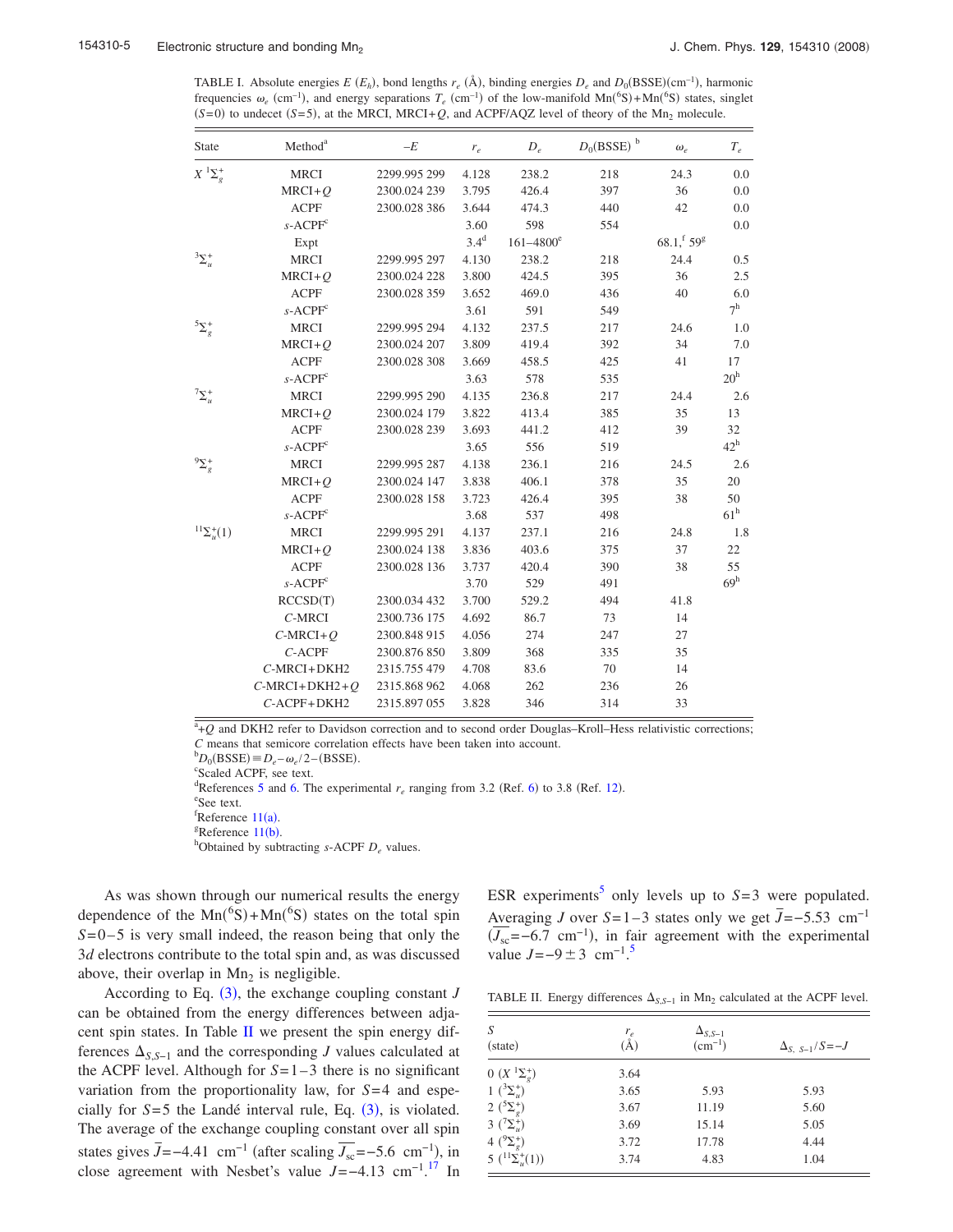<span id="page-5-0"></span>TABLE III. Interaction energies at the  $HF(E_{int}^{\text{HF}})$  and  $MRCI(E_{int}^{\text{MRCI}})$  levels and the correlation energy  $(E_{\text{corr}}^{\text{MRCI}})$  of the  ${}^{11}\Sigma_u^+$  state of Mn<sub>2</sub>. Bond distances are in a.u. and energies are in kcal/mol.

| r      | $E_{\rm int}^{\rm HF}$ | $E_{\rm int}^{\rm MRCI}$ | $E_{\rm corr}^{\rm MRCI}$ |
|--------|------------------------|--------------------------|---------------------------|
| 15.000 | 0.000 547              | $-0.039016$              | $-0.039563$               |
| 12.000 | 0.019 056              | $-0.149200$              | $-0.168256$               |
| 10.000 | 0.145 134              | $-0.365680$              | $-0.510814$               |
| 9.000  | 0.375 834              | $-0.532569$              | $-0.908404$               |
| 8.500  | 0.599 180              | $-0.614795$              | $-1.213975$               |
| 8.000  | 0.955 789              | $-0.671087$              | $-1.626876$               |
| 7.900  | 1.050 153              | $-0.675702$              | $-1.725855$               |
| 7.875  | 1.075 233              | $-0.676354$              | $-1.751587$               |
| 7.850  | 1.100 946              | $-0.676781$              | $-1.777727$               |
| 7.825  | 1.127 306              | $-0.676975$              | $-1.804281$               |
| 7.818  | 1.134 805              | $-0.676986$              | $-1.811791$               |
| 7.800  | 1.154 330              | $-0.676925$              | $-1.831254$               |
| 7.500  | 1.538 401              | $-0.652484$              | $-2.190885$               |
| 7.000  | 2.525 689              | $-0.446657$              | $-2.972346$               |
| 6.500  | 4.275 684              | 0.213 999                | $-4.061686$               |
| 6.000  | 7.512 558              | 1.933 841                | $-5.578717$               |
| 5.500  | 13.683 676             | 6.030 803                | $-7.652874$               |
| 5.100  | 22.571 054             | 12.797 500               | $-9.773554$               |
| 4.800  | 33.146 052             | 21.530 177               | $-11.615876$              |
| 4.600  | 42.966 281             | 30.041 853               | $-12.924428$              |
| 4.400  | 55.825 226             | 41.583 956               | $-14.241270$              |
| 4.200  | 72.693 282             | 57.211 690               | $-15.481592$              |
| 4.000  | 117.530 770            | 75.381 114               | $-42.149656$              |
| 3.800  | 138.801 979            | 94.056 611               | $-44.745368$              |
| 3.600  | 168.651 553            | 120.975 603              | $-47.675950$              |

In Table [III](#page-5-0) we present interaction energies of the  ${}^{11}\Sigma^+_{\mu}$  $Mn<sub>2</sub>$  state obtained at the HF and MRCI levels along the correlation energy calculated within the spirit of Löwdin's  $definition<sup>55</sup>$ 

$$
E_{\text{corr}}^{\text{MRCI}}(r) = E^{\text{MRCI}}(r) - E^{\text{HF}}(r).
$$
\n(4)

<span id="page-5-1"></span>It is well known that the physical contributions to the HF energy can be divided into direct electrostatic, exchange, and induction interactions.<sup>56</sup> The ground state Mn atom is of  ${}^{6}S$ symmetry; hence, it lacks any electrostatic multipole moments and the electrostatic and induction interactions in  $Mn<sub>2</sub>$ have a pure overlap origin from which their short-range character follows. The exchange interaction between the closed inner shells as well the  $4s^2$  shell is repulsive, similar to the rare gas dimers. On the other hand as was discussed above, the overlap between the atomic  $3d^5$  electrons in Mn<sub>2</sub> is very small, causing in turn a small 3*d*-electron exchange interaction, which cannot change the total exchange repulsion.

All these lead to the instability of  $Mn<sub>2</sub>$  at the HF approximation. The dimer is stabilized through the attractive electron correlation forces, which at large distances coincide with the dispersion forces; for a numerical proof see Ref. [57.](#page-7-46) At intermediate distances the dispersion forces cannot be defined without allowing for exchange effects. As follows from Table [III,](#page-5-0) at the equilibrium MRCI distance of the  ${}^{11}\Sigma^+_u$  state  $r_e$ =4.137 Å (=7.818 $\alpha_0$ ), the attractive correlation energy is about 1.6 times larger than the exchange repulsion that provides the stability of  $Mn<sub>2</sub>$ . The contribution of the electron correlation energy at the ACPF level is even larger. Thus, the only factor of the  $Mn<sub>2</sub>$  stability is the electron correlation energy with the dispersion energy being the only attractive factor since the exchange forces are repulsive. Therefore the Mn2 dimer can be safely attributed to the van der Waals type species.

## **B.**  $^{11}\Pi_{u}$ ,  $^{11}\Sigma_{g}^{+}$ ,  $^{11}\Delta_{g}$ ,  $^{11}\Delta_{u}$ ,  $^{11}\Sigma_{u}^{+}(2)$ , and  $^{11}\Pi_{g}$

The interaction of Mn(<sup>6</sup>S<sub>g</sub>;  $4s^23d^5$ )+Mn(<sup>6</sup>D<sub>g</sub>;  $4s^13d^6$ )<br>gives rise to a total of 36 <sup>2S+1</sup>|A| molecular states, 18 of *gerade* and 18 of *ungerade* symmetry, singlets to undecets, i.e., <sup>1,3,5,7,9,11</sup>( $\Sigma_g^+$ ,  $\Pi_g$ ,  $\Delta_g$ ) and <sup>1,3,5,7,9,11</sup>( $\Sigma_g^+$ ,  $\Pi_u$ ,  $\Delta_u$ ). Out of these we have studied the six undecets  ${}^{11}\Sigma_{g,u}^{+}$ ,  ${}^{11}\Pi_{g,u}$ , and  $^{11}\Delta_{g,u}$  at the MRCI+ $Q/A4Z$  level of theory, not accessible in general through RCCSD(T) or the ACPF approximation. Table [IV](#page-5-1) records all our numerical findings and Fig. [2](#page-6-0) displays complete PECs of all six states at the MRCI+*Q* level, along with the bundle of the lower manifold states previously discussed for comparison.

From the results shown in Table [IV](#page-5-1) it is clear that the interaction between  $Mn({}^{6}S) + Mn({}^{6}D)$  atoms is quite differ-

TABLE IV. Absolute energies *E* ( $E_h$ ), bond lengths  $r_e$  ( $\AA$ ), binding energies  $D_e$  and  $D_0(BSSE)$  (kcal/mol), harmonic frequencies  $\omega_e$  (cm<sup>-1</sup>) and separation energies  $T_e$  (kcal/mol) of the higher-manifold of Mn(<sup>6</sup>S)  $+$ Mn(<sup>6</sup>D) undecet states at the MRCI( $+Q$ )/A4Z level of theory.

| <b>State</b>               | Method <sup>a</sup> | $-E$          | $r_e$ | $D_e$ | $D_0(BSSE)^b$ | $\omega_e$ | $T_e$ |
|----------------------------|---------------------|---------------|-------|-------|---------------|------------|-------|
| ${}^{11}\Pi_u$             | <b>MRCI</b>         | 2299.918 010  | 2.603 | 15.48 | 15.1          | 191.3      | 48.5  |
|                            | $MRCI + O$          | 2299.976 604  | 2.578 | 25.43 | 25.0          | 226        | 29.9  |
| $^{11}\Sigma_{g}^{+}$      | <b>MRCI</b>         | 2299.918 466  | 2.636 | 16.17 | 15.8          | 189.2      | 48.2  |
|                            | $MRCI + O$          | 2299.974 469  | 2.653 | 22.99 | 22.6          | 203        | 31.2  |
| $^{11}\Delta_g$            | <b>MRCI</b>         | 2299.898 712  | 3.101 | 3.58  | 3.40          | 85.2       | 60.6  |
|                            | $MRCI + O$          | 2299.951 700  | 2.891 | 8.79  | 8.53          | 132        | 45.5  |
| $^{11}\Delta_u$            | <b>MRCI</b>         | 2299.895 975  | 3.416 | 1.86  | 1.74          | 57.2       | 62.3  |
|                            | $MRCI + O$          | 2299.944 794  | 3.173 | 4.46  | 4.3           | 90         | 49.9  |
| ${}^{11}\Sigma_{u}^{+}(2)$ | <b>MRCI</b>         | 2299.893 722  | 3.772 | 0.64  | 0.56          | 29.4       | 63.7  |
|                            | $MRCI + O$          | 2299.943 041  | 3.229 | 3.27  | 3.1           | 85         | 51.0  |
| ${}^{11}\Pi_g$             | <b>MRCI</b>         | 2299.894 844  | 3.703 | 0.95  | 0.86          | 37.4       | 63.0  |
|                            | $MRCI + O$          | 22 99.940 557 | 3.303 | 2.82  | 2.65          | 69         | 52.5  |

<sup>a</sup>+Q refers to the Davidson correction.<br><sup>b</sup>D (BSSE) = D (b)(2) (BSSE)

 $D_0(BSSE) \equiv D_e - \omega_e/2 - (BSSE).$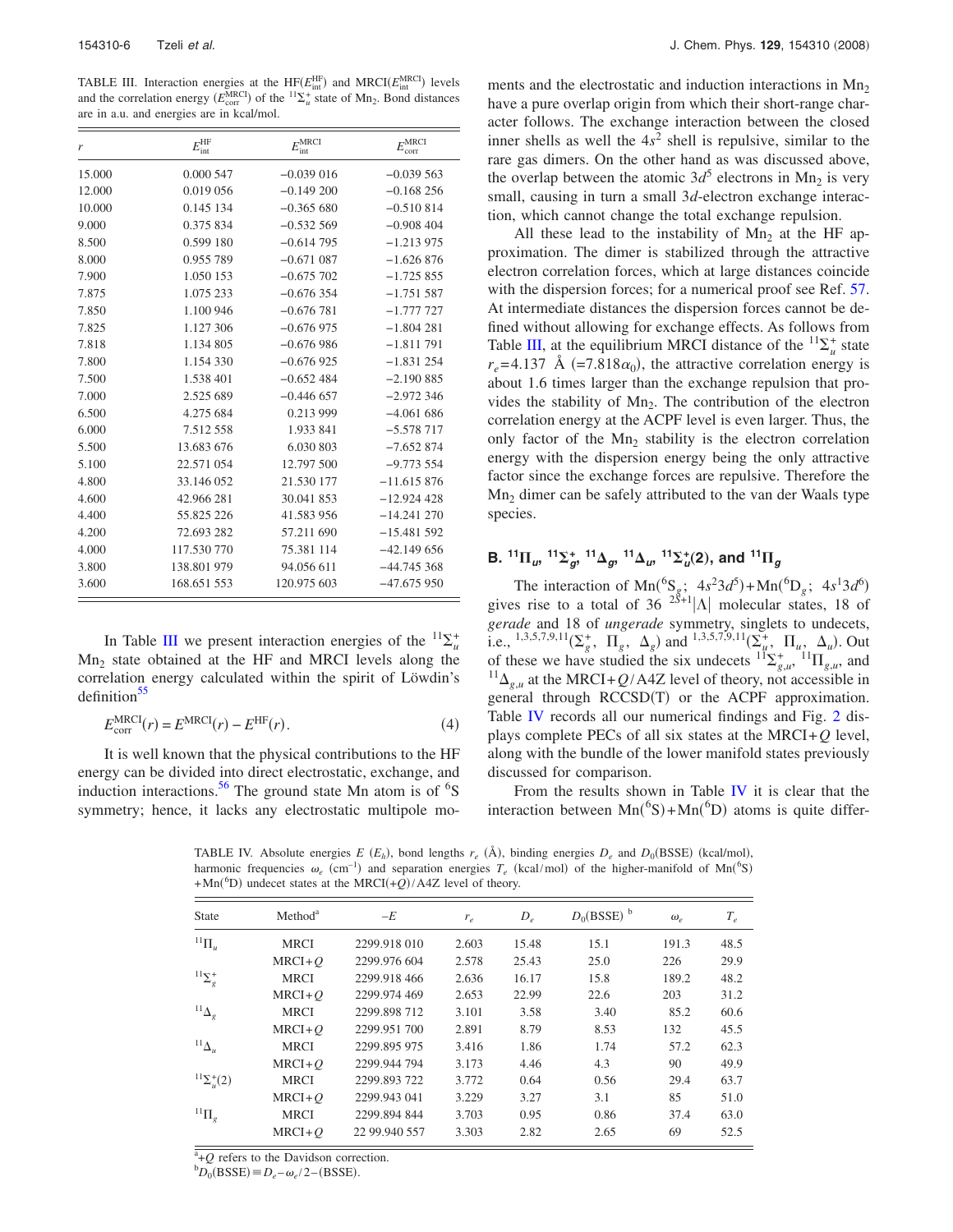<span id="page-6-0"></span>

FIG. 2. MRCI+ $Q/A4Z$  potential energy curves of 12 states of the Mn<sub>2</sub> molecule. All energies shifted by +2300.0*Eh*.

ent from the weak van der Waals interaction between two ground state Mn atoms. The  $Mn({}^{6}S) + Mn({}^{6}D)$  interaction leads to chemically bound undecets with binding energies ranging from 25  $(^{11}\Pi_u)$  to 2.7  $(^{11}\Pi_g)$  kcal/mol, and with a concomitant and monotonic increase and decrease in *re* and  $\omega_e$  values, respectively as we move from the  ${}^{11}\Pi_u$  to the  ${}^{11}\Pi_g$ state. Note that the  ${}^{11}\Pi_u$  is the ground state of the undecet Mn(<sup>6</sup>S)+Mn(<sup>6</sup>D) manifold, located about 30 kcal/mol above the van der Waals states, whereas its companion  ${}^{11}\Pi_g$  is the highest one with  $T_e \approx 53$  kcal/mol. To understand better the nature of these states we give their leading equilibrium MRCI CFs along with corresponding Mulliken atomic populations (only valence electrons are counted).

$$
|{}^{11}\Pi_u\rangle \approx 0.89|1\sigma_g^2 1\sigma_u^1 2\sigma_g^1 2\sigma_u^1 1\pi_u^3 1\pi_g^2 1\delta_g^2 1\delta_u^2 \lambda s^{1.24} 4p_z^{0.23}
$$
  
\n
$$
\times 3d_{z^2}^{1.00} 3d_{xz}^{1.47} 4p_x^{0.03} 3d_{yz}^{1.47} 4p_y^{0.03} 3d_{x^2-y^2}^{1.00} 3d_{xy}^{1.00}.
$$
  
\n
$$
|{}^{11}\Pi_g\rangle \approx 0.77|1\sigma_g^2 1\sigma_u^1 2\sigma_g^1 2\sigma_u^1 1\pi_u^2 1\pi_g^3 1\delta_g^2 1\delta_u^2 \lambda s^{1.42} 4p_z^{0.06}
$$
  
\n
$$
\times 3d_{z^2}^{1.00} 3d_{xz}^{1.49} 4p_x^{0.01} 3d_{yz}^{1.49} 4p_y^{0.01} 3d_{x^2-y^2}^{1.00} 3d_{xy}^{1.00}.
$$
  
\n
$$
|{}^{11}\Sigma_g^+ \rangle \approx 0.89|1\sigma_g^2 1\sigma_u^1 2\sigma_g^2 2\sigma_u^1 1\pi_u^2 1\pi_g^2 1\delta_g^2 1\delta_u^2 \lambda s^{1.27} 4p_z^{0.22}
$$
  
\n
$$
\times 3d_{z^2}^{1.48} 3d_{xz}^{1.00} 4p_x^{0.01} 3d_{yz}^{1.00} 4p_y^{0.01} 3d_{x^2-y^2}^{1.00} 3d_{xy}^{1.00}.
$$
  
\n
$$
|{}^{11}\Sigma_u^+(2)\rangle \approx 0.74|1\sigma_g^2 1\sigma_u^1 2\sigma_g^1 2\sigma_u^2 1\pi_u^2 1\pi_g^2 1\delta_g^2 1\delta_u^2 \lambda s^{1.41}
$$
  
\n
$$
\times 4p_z^{0.08} 3d_{z^2}^{1.49} 3d_{xz}^{1.00} 4p_x^{0.01} 3d_{yz
$$

$$
\begin{split} |^{11}\Delta_{g}\rangle &\approx 0.82 \big|1\sigma_{g}^{2}1\sigma_{u}^{1}2\sigma_{g}^{1}2\sigma_{u}^{1}1\pi_{u}^{2}1\pi_{g}^{2}1\delta_{g}^{3}1\delta_{u}^{2}\lambda s^{1.33}4p_{z}^{0.14}\\ &\times 3d_{z}^{1.00}3d_{xz}^{1.00}4p_{x}^{0.01}3d_{yz}^{1.00}4p_{y}^{0.01}3d_{x}^{1.49}23d_{xy}^{1.00}.\\ |^{11}\Delta_{u}\rangle &\approx 0.80 \big|1\sigma_{g}^{2}1\sigma_{u}^{1}2\sigma_{g}^{1}2\sigma_{u}^{1}1\pi_{u}^{2}1\pi_{g}^{2}1\delta_{g}^{2}1\delta_{u}^{3}\lambda s^{1.39}4p_{z}^{0.08}\\ &\times 3d_{z}^{1.49}3d_{xz}^{1.00}4p_{x}^{0.01}3d_{yz}^{1.00}4p_{y}^{0.01}3d_{x}^{1.00}23d_{xy}^{1.00}. \end{split}
$$

A valence-bond-Lewis diagram of the  ${}^{11}\Pi_u$  (or  ${}^{11}\Pi_g$ ) state is shown below.



The  $^{11}\Pi_u$  leading configuration shows that the bonding is caused through the  $4s^2-4s^1$  distributions as shown schematically above, with one of the three 4*s*-4*s* electrons promoted to a higher orbital due to the Pauli principle. Moving the  $3d_{\pi x}$  (=3 $d_{xz}$ ) electron pair to a  $3d_{\delta^+}$  (=3 $d_{x^2-y^2}$ ) or  $3d_{\sigma}$  (=3 $d_{z}$ 2) orbital, the states  $^{11}\Delta_{g,u}$  or  $^{11}\Sigma_{g,u}^{+}$  are obtained, respectively.

As seen from Table [IV](#page-5-1) and Fig. [2](#page-6-0) the ordering of the states is  ${}^{11}\Pi_u$ ,  ${}^{11}\Sigma_g^+$ ,  ${}^{11}\Delta_g$ ,  ${}^{11}\Delta_u$ ,  ${}^{11}\Sigma_u^+(2)$ , and  ${}^{11}\Pi_g$  with  $D_0(BSSE) \equiv D_e - \omega_e/2 - (BSSE)$  values 25.0, 22.6, 8.5, 4.3, 3.1, and 2.65 kcal/mol, respectively at the MRCI+*Q* level of theory. According to the atomic Mulliken population analysis the binding energy is proportional to the degree of  $4s^p 4p_z^q$ ,  $p+q=1.5$ , "hybridization." In ascending energy order from <sup>11</sup> $\Pi_u$  to <sup>11</sup> $\Pi_g$  state the  $(p, q)$  populations are (1.24, 0.23),  $(1.27, 0.22), (1.33, 0.14), (1.39, 0.08), (1.41, 0.08),$  and  $(1.42, 0.06)$ . Clearly, the smaller the  $4s4p_z$  hybridization the smaller the  $4s^2-4p^1$  overlap, followed by dramatic decrease in the binding energy from 25  $(^{11}\Pi_u)$  to less than 3 kcal/mol  $({}^{11}\Pi_g)$  (see Table [IV](#page-5-1)).

Finally, as expected, the bond length  $r_e$  increases and the harmonic frequency  $\omega_e$  decreases regularly from the  ${}^{11}\Pi_u$  to the <sup>11</sup> $\Pi$ <sub>g</sub> state, the differential ranges being  $\Delta r_e$ =0.73 Å and  $\Delta \omega_e = 157$  cm<sup>-1</sup>.

It is our hope that the present work will be proved helpful to both experimentalists and theoreticians in the understanding of the electronic structure and bonding of the  $Mn<sub>2</sub>$ molecule.

*Note added in proof:* Since our paper was submitted four new papers on  $Mn<sub>2</sub>$  have come to our attention by Camacho *et al.*<sup>[58](#page-7-47)</sup> Angeli *et al.*<sup>[59](#page-7-48)</sup> San Mon *et al.*<sup>[60](#page-7-49)</sup> and Camacho *et al.*<sup>[61](#page-7-50)</sup>

### **ACKNOWLEDGMENTS**

The authors acknowledge Alexei Buchachenko for mak-ing available his work (Ref. [22](#page-7-16)) before publication. The present study was partly supported by the DGSCA Supercomputer Center of UNAM, with grants from CONACyT (Mexico) Grant No. 46770, UNAM Grant No. IN107305, and a special grant from the University of Athens.